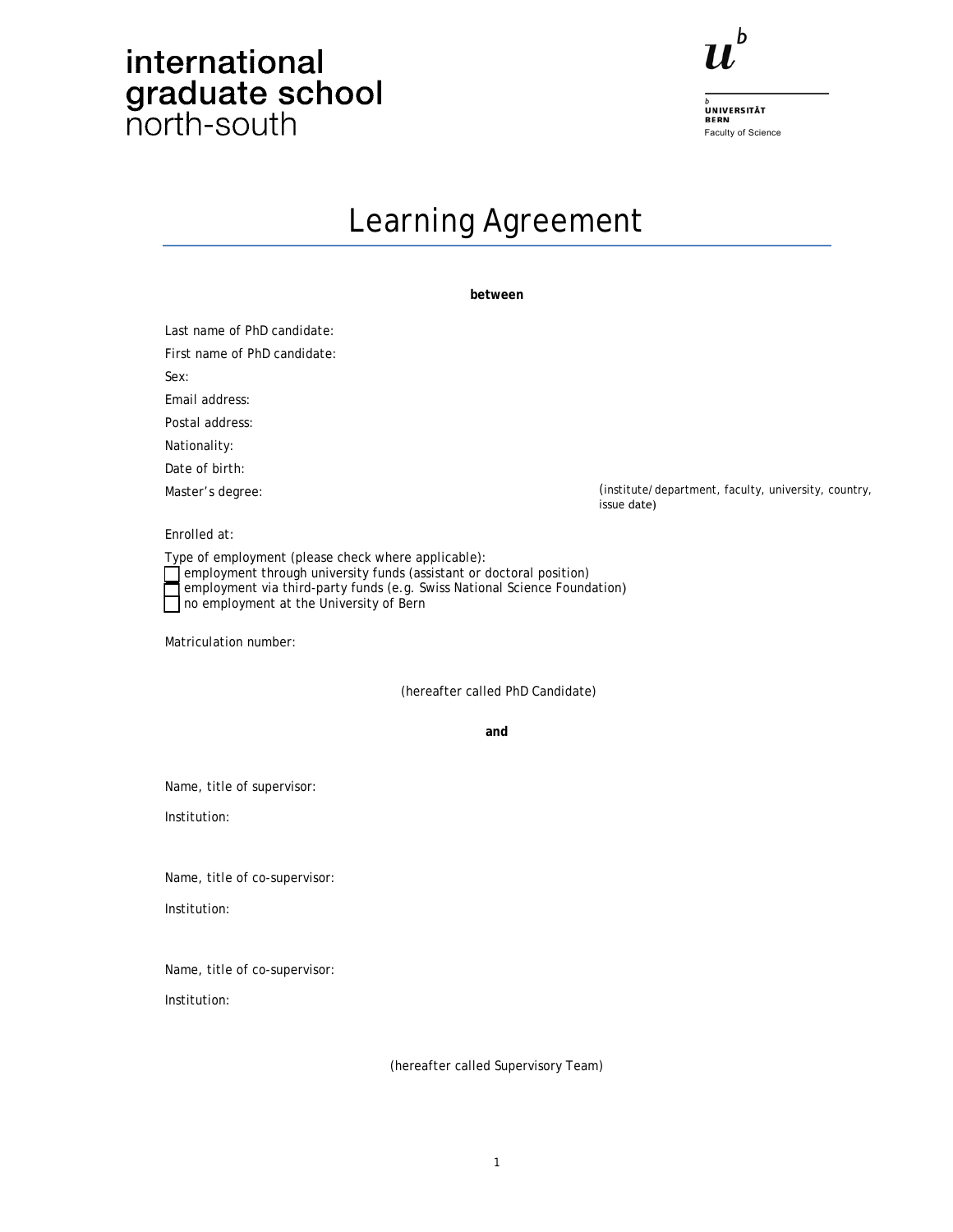# international<br>graduate school<br>north-south



b<br>UNIVERSITÄT<br>BERN<br>Faculty of Science

#### **1 PhD outline**

| Working title:                         |  |  |
|----------------------------------------|--|--|
|                                        |  |  |
| Brief description (about<br>1/3 page): |  |  |
|                                        |  |  |
|                                        |  |  |
|                                        |  |  |
|                                        |  |  |
|                                        |  |  |
|                                        |  |  |
|                                        |  |  |
|                                        |  |  |
|                                        |  |  |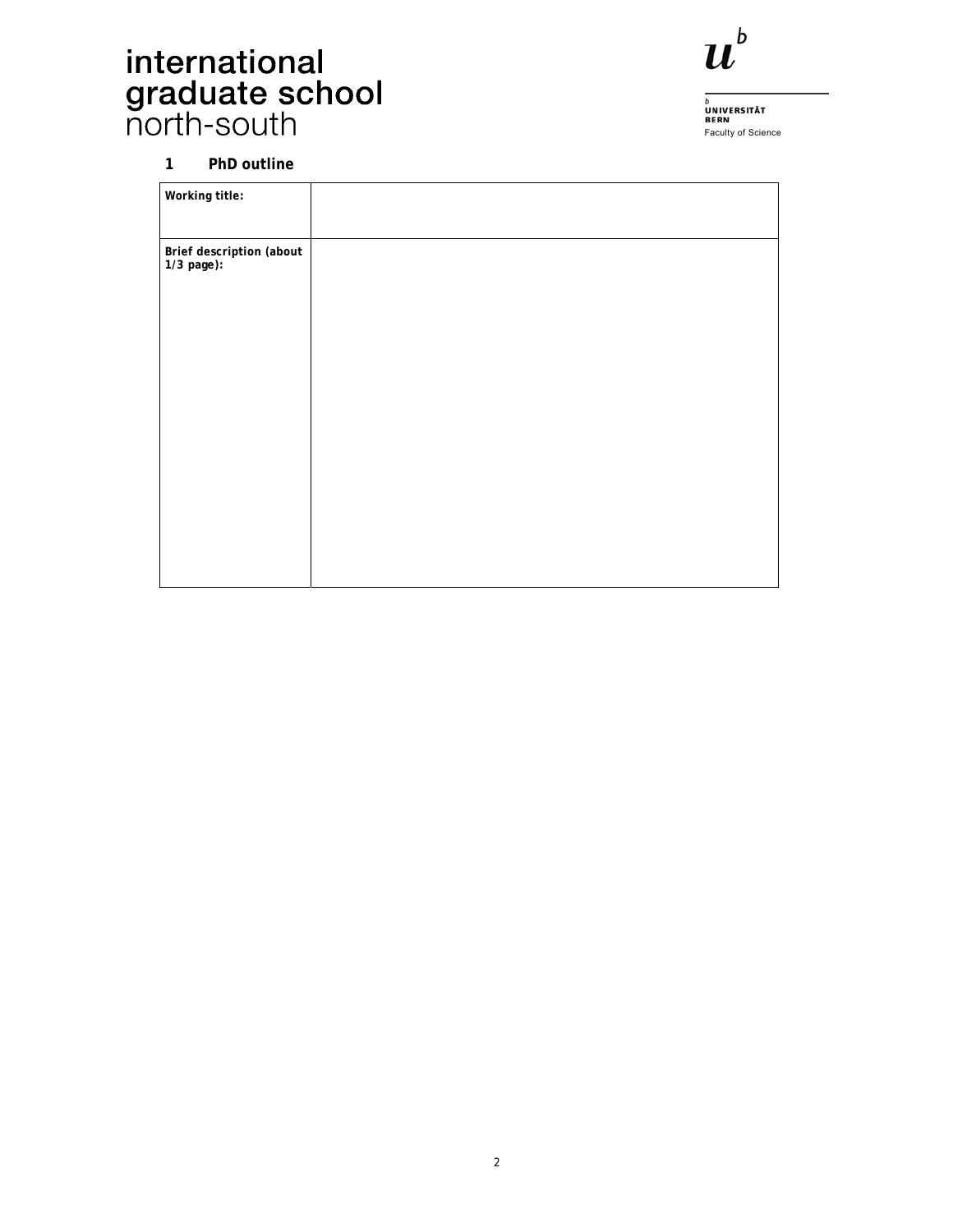# international<br>graduate school<br>north-south



b<br>UNIVERSITÄT<br>BERN<br>Faculty of Science

### **2 Details of the planned PhD programme**

| Date of submission to the IGS North-South Management Centre: |  | Date of acceptance by the IGS North-South Directorate:    |
|--------------------------------------------------------------|--|-----------------------------------------------------------|
| To be filled in by the IGS North-South Management Centre.    |  | To be filled in by the IGS North-South Management Centre. |
| Start of PhD (date)                                          |  |                                                           |
| Planned PhD submission (date)                                |  |                                                           |
| Output (number and type of<br>papers or mono-dissertation)   |  |                                                           |

| <b>Planned schedule</b><br>Please tick where appropriate or insert numbers where requested.                                                                                                                   |        |        |                   |                  |        |                   |              |
|---------------------------------------------------------------------------------------------------------------------------------------------------------------------------------------------------------------|--------|--------|-------------------|------------------|--------|-------------------|--------------|
|                                                                                                                                                                                                               | Year 1 |        | Year 2            |                  |        | Year <sub>3</sub> |              |
|                                                                                                                                                                                                               | Term 1 | Term 2 | Term <sub>3</sub> | Term 4           | Term 5 | Term 6            | <b>TOTAL</b> |
| Research<br>Please indicate how you intend to organize your PhD programme.                                                                                                                                    |        |        |                   | Total<br>no.     |        |                   |              |
| Meetings<br>(Candidate & Supervisory Team)                                                                                                                                                                    |        |        |                   |                  |        |                   |              |
| Fieldwork                                                                                                                                                                                                     |        |        |                   |                  |        |                   |              |
| <b>Planned publications</b><br>(number)                                                                                                                                                                       |        |        |                   |                  |        |                   |              |
| Coursework<br>Please indicate when you plan to attend the training courses.<br>Check the overview of course types and the coursework requirements on the IGS North-South website for fur-<br>ther information |        |        |                   | Total<br>in ECTS |        |                   |              |
| IGS block courses of the Disciplinary<br>and Thematic Module (DTM)<br>(full members: at least 3 ECTS; 1.5 ECTS<br>outside home institute)                                                                     |        |        |                   |                  |        |                   |              |
| IGS training courses of the Integrative<br>Module (IM): Summer School<br>(full members: participation in at least 1<br>Summer School worth, 5 ECTS)                                                           |        |        |                   |                  |        |                   |              |
| IGS training courses of the Communica-<br>tion and Publication Module (CPM)                                                                                                                                   |        |        |                   |                  |        |                   |              |
| Equivalent courses of other institutions<br>or active participation in conferences<br>(a maximum of 2 ECTS can be credited,<br>pending approval of course relevance by<br>IGS North-South Directorate)        |        |        |                   |                  |        |                   |              |
| Total ECTS for coursework:                                                                                                                                                                                    |        |        |                   |                  |        |                   |              |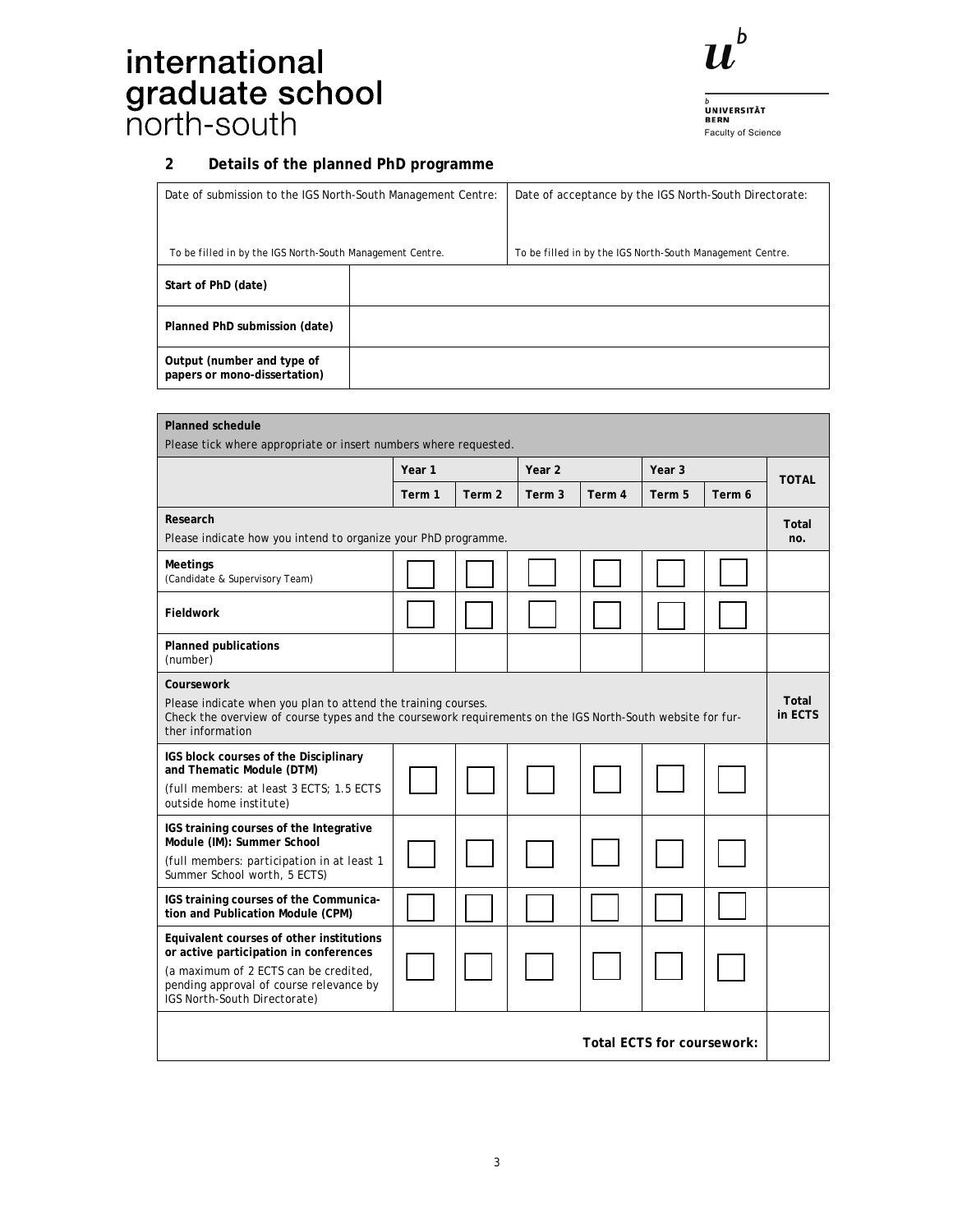## international graduate school<br>north-south



.<br>UNIVERSITÄT<br>BERN Faculty of Science

### **3 Financial issues**

| Sources of funding for PhD personnel costs<br>(salary):                  |                            |
|--------------------------------------------------------------------------|----------------------------|
| Start of fellowship (sponsoring):                                        |                            |
| Planned end of fellowship (sponsoring):                                  |                            |
| Maximum duration in months of fellowship:                                |                            |
| Budget for non-personnel costs (fieldwork,<br>material, other expenses): | Approx. amount:<br>Source: |

### **4 Supervision and career development**

The PhD Candidate is supervised by a team. He/she and the Supervisory Team meet upon request by either party; at least one meeting per year must take place. In these meetings, all thematic and conceptual aspects, theory and methodology issues, and practical questions related to the specific PhD project are discussed. A short agenda for each meeting shall be prepared ahead of the meeting, containing a brief overview of the work done so far and a list of specific questions to be discussed. It is also suggested that a memo of the meeting is written and signed by both parties.

Additionally, two career development talks should be held between the PhD Candidate and a member of the Supervisory Team: one at the beginning and one towards the end of the PhD project. These career talks can be combined with the other meetings; they should be summarized in a memo signed by both parties.

### **5 Other formalities**

For other formalities regarding registration, deadlines, number of copies of the thesis, defence of the thesis, etc., the rules and regulations of the University where the PhD candidate is matriculated are binding.